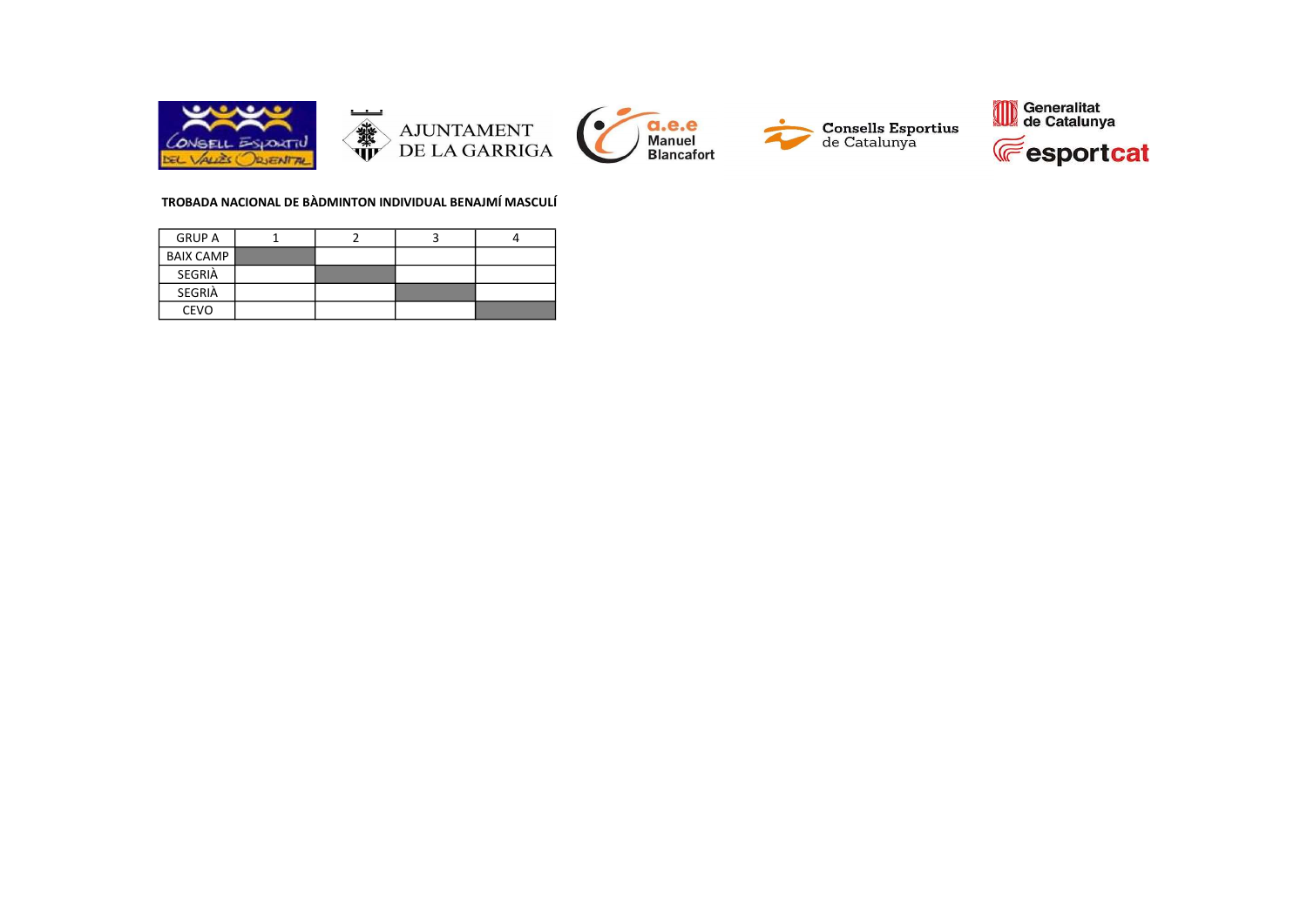

#### TROBADA NACIONAL DE BÀDMINTON INDIVIDUAL BENAJMÍ FEMENÍ

| <b>GRUP A</b>          |  |  |  |
|------------------------|--|--|--|
| <b>BAIX CAMP</b>       |  |  |  |
| <b>BAIX CAMP</b>       |  |  |  |
| <b>BAIX EBRE</b>       |  |  |  |
| SEGRIÀ                 |  |  |  |
| <b>VALLÈS ORIENTAL</b> |  |  |  |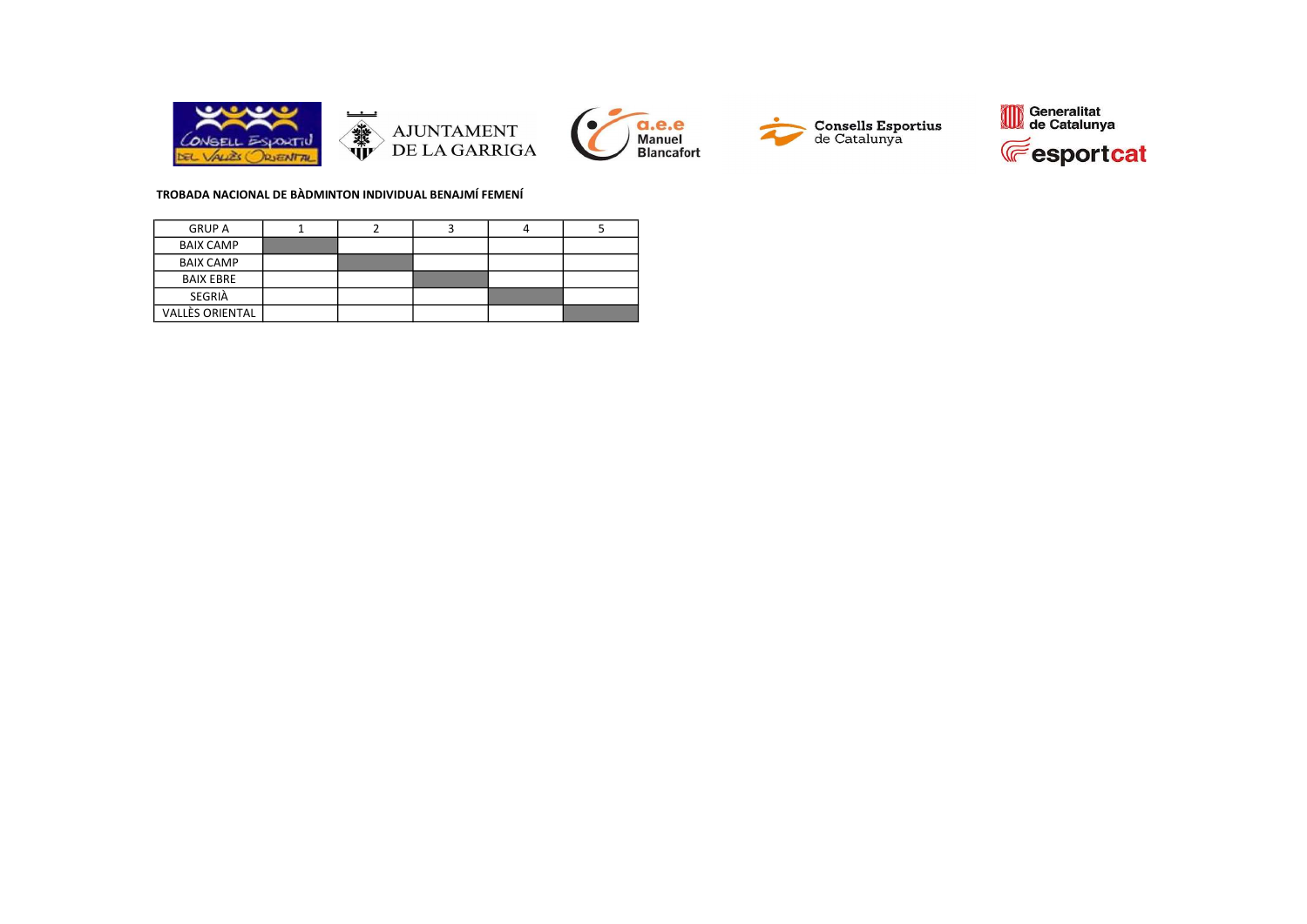







# FINAL NACIONAL DE BÀDMINTON INDIVIDUAL ALEVÍ MASCULÍ

| <b>GRUP A</b>      |  |  |  |
|--------------------|--|--|--|
| <b>BAIX CAMP 1</b> |  |  |  |
| CEEB <sub>1</sub>  |  |  |  |
| <b>BAIX EBRE 2</b> |  |  |  |
| PALLARS JUSÀ 2     |  |  |  |
| SEGRIÀ 1           |  |  |  |

| <b>GRUP B</b>      |  |  |  |
|--------------------|--|--|--|
| CEVO 1             |  |  |  |
| CEEB <sub>2</sub>  |  |  |  |
| <b>BAIX EBRE 1</b> |  |  |  |
| SEGRIÀ 2           |  |  |  |
| PALLARS JUSÀ 1     |  |  |  |





|             |  | . |            |
|-------------|--|---|------------|
| <b>5E A</b> |  |   |            |
|             |  |   |            |
| <b>5EB</b>  |  |   | 3R/4T LLOC |
|             |  |   |            |



| 3R/4T LLOC |  |
|------------|--|
|            |  |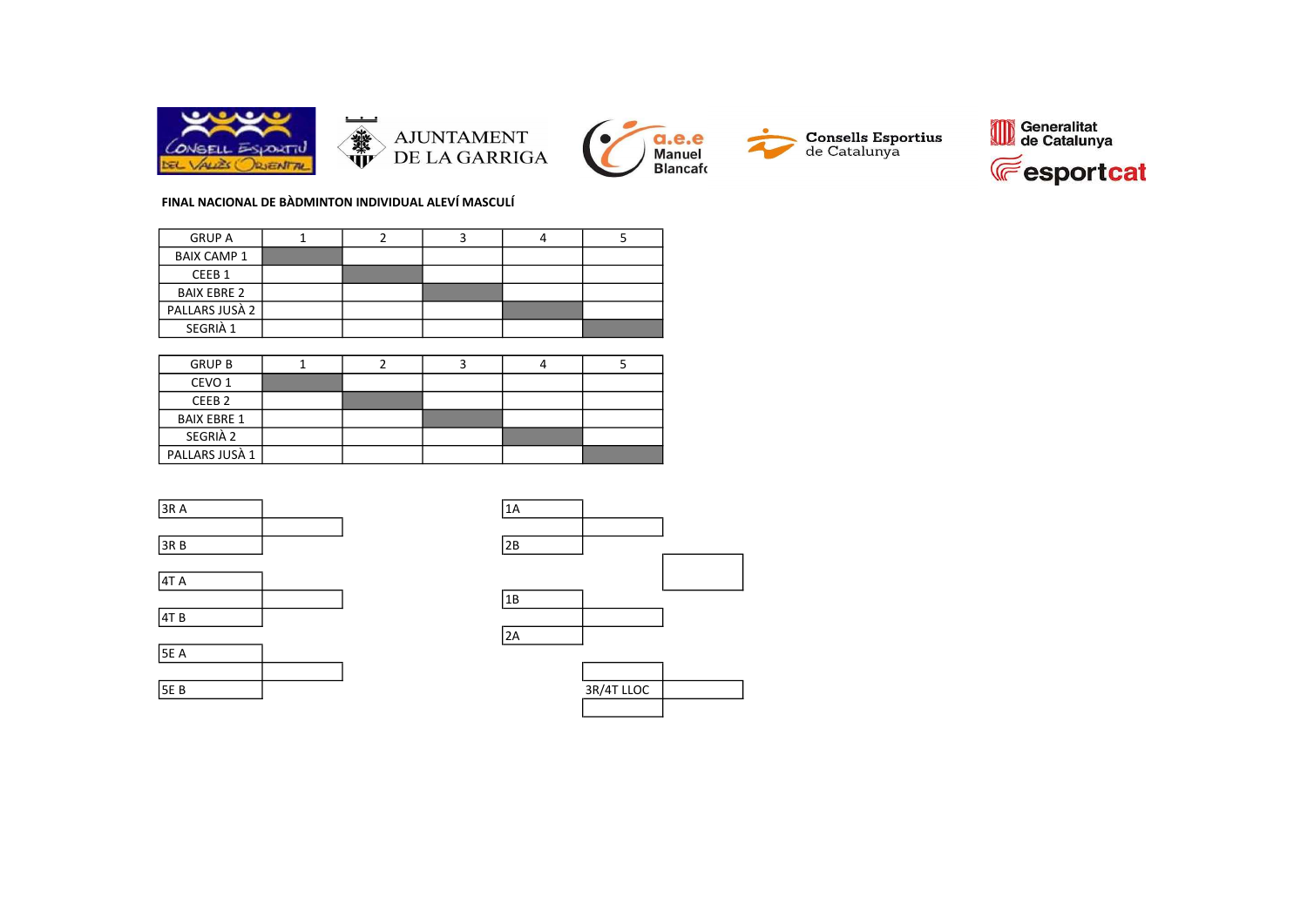









## FINAL NACIONAL DE BÀDMINTON INDIVIDUAL ALEVÍ FEMENÍ

| <b>GRUP A</b>      |  |  |  |
|--------------------|--|--|--|
| <b>BAIX CAMP 2</b> |  |  |  |
| RIBERA D'EBRE 2    |  |  |  |
| SEGRIÀ 1           |  |  |  |
| CEVO 1             |  |  |  |
| CEEB <sub>1</sub>  |  |  |  |

| <b>GRUP B</b>      |  |  |  |
|--------------------|--|--|--|
| <b>BAIX CAMP 1</b> |  |  |  |
| RIBERA D'EBRE 1    |  |  |  |
| SEGRIÀ 2           |  |  |  |
| CEEB <sub>2</sub>  |  |  |  |
| <b>CONVIDAT 1</b>  |  |  |  |





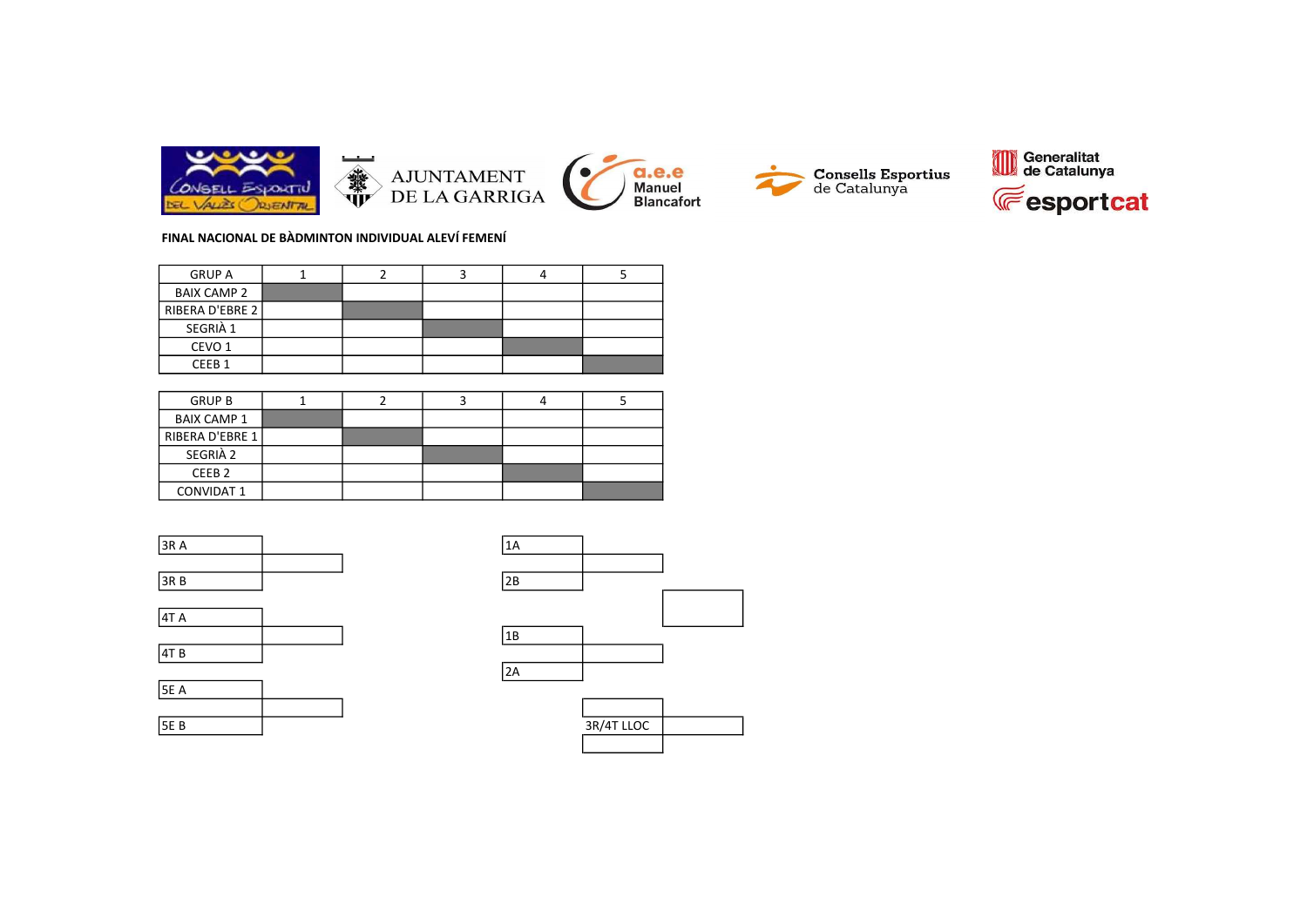

## FINAL NACIONAL DE BÀDMINTON INDIVIDUAL INFANTIL MASCULÍ

| <b>GRUP A</b>      |  |  |  |
|--------------------|--|--|--|
| <b>BAIX CAMP 1</b> |  |  |  |
| <b>BAIX EBRE 2</b> |  |  |  |
| PALLARS JUSÀ 1     |  |  |  |
| CEVO 1             |  |  |  |
| CEEB <sub>2</sub>  |  |  |  |

| <b>GRUP B</b>      |  |  |  |
|--------------------|--|--|--|
| <b>BAIX EBRE 1</b> |  |  |  |
| <b>BAIX CAMP 2</b> |  |  |  |
| CEVO <sub>2</sub>  |  |  |  |
| CEEB <sub>1</sub>  |  |  |  |
| <b>CONVIDAT 1</b>  |  |  |  |









| 3R/4T LLOC |  |
|------------|--|
|            |  |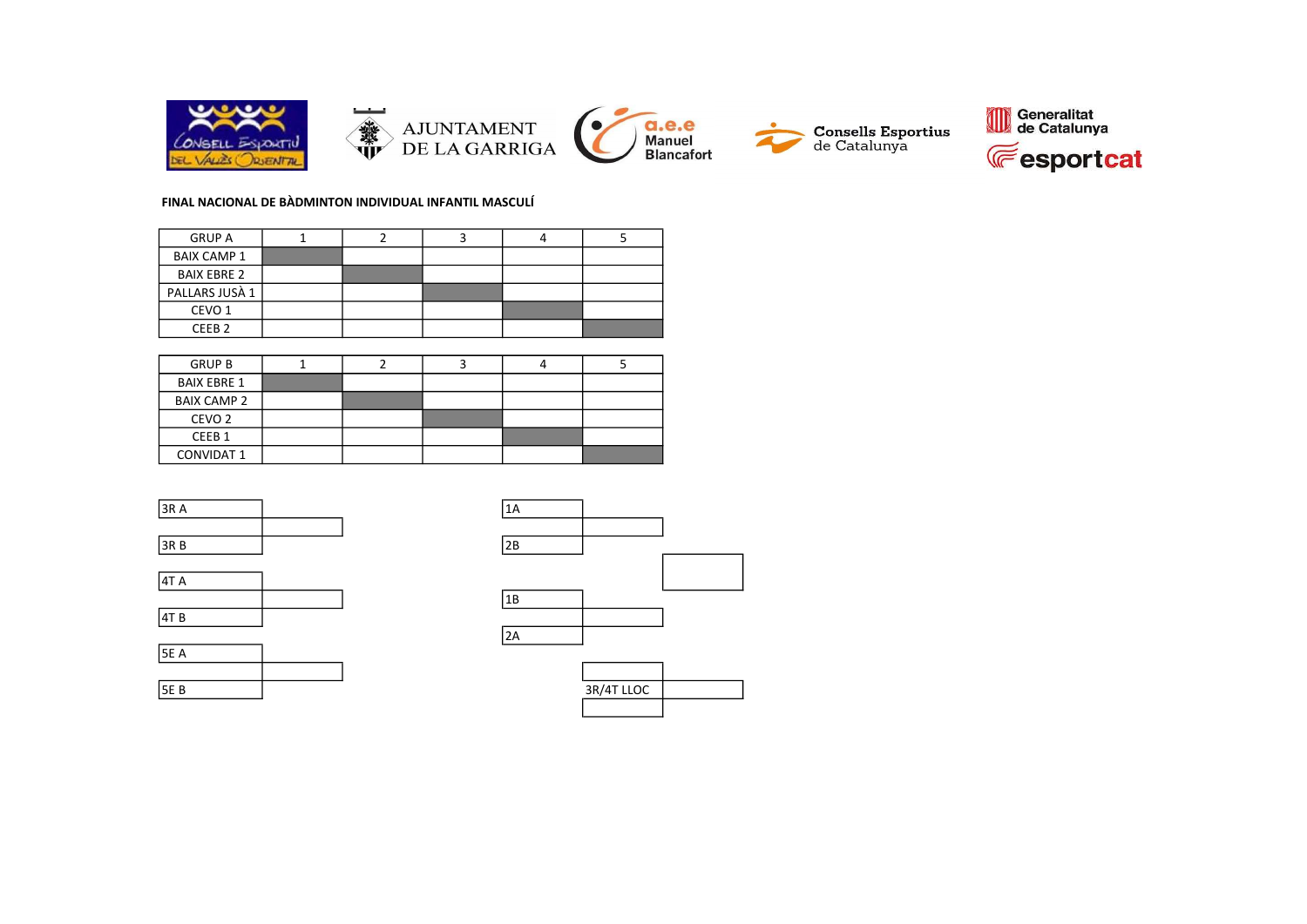

## FINAL NACIONAL DE BÀDMINTON INDIVIDUAL INFANTIL FEMENÍ

| <b>GRUP A</b>      |  |  |
|--------------------|--|--|
| <b>BAIX EBRE 1</b> |  |  |
| CEVO <sub>1</sub>  |  |  |
| CEEB <sub>2</sub>  |  |  |
| <b>CONVIDAT 2</b>  |  |  |

| <b>GRUP A</b>     |  |  |
|-------------------|--|--|
| CEVO <sub>2</sub> |  |  |
| CEEB <sub>1</sub> |  |  |
| CONVIDAT 1        |  |  |
| <b>CONVIDAT 3</b> |  |  |

| 3RA  | ŦΗ  |
|------|-----|
|      |     |
| 3R B | 2B. |





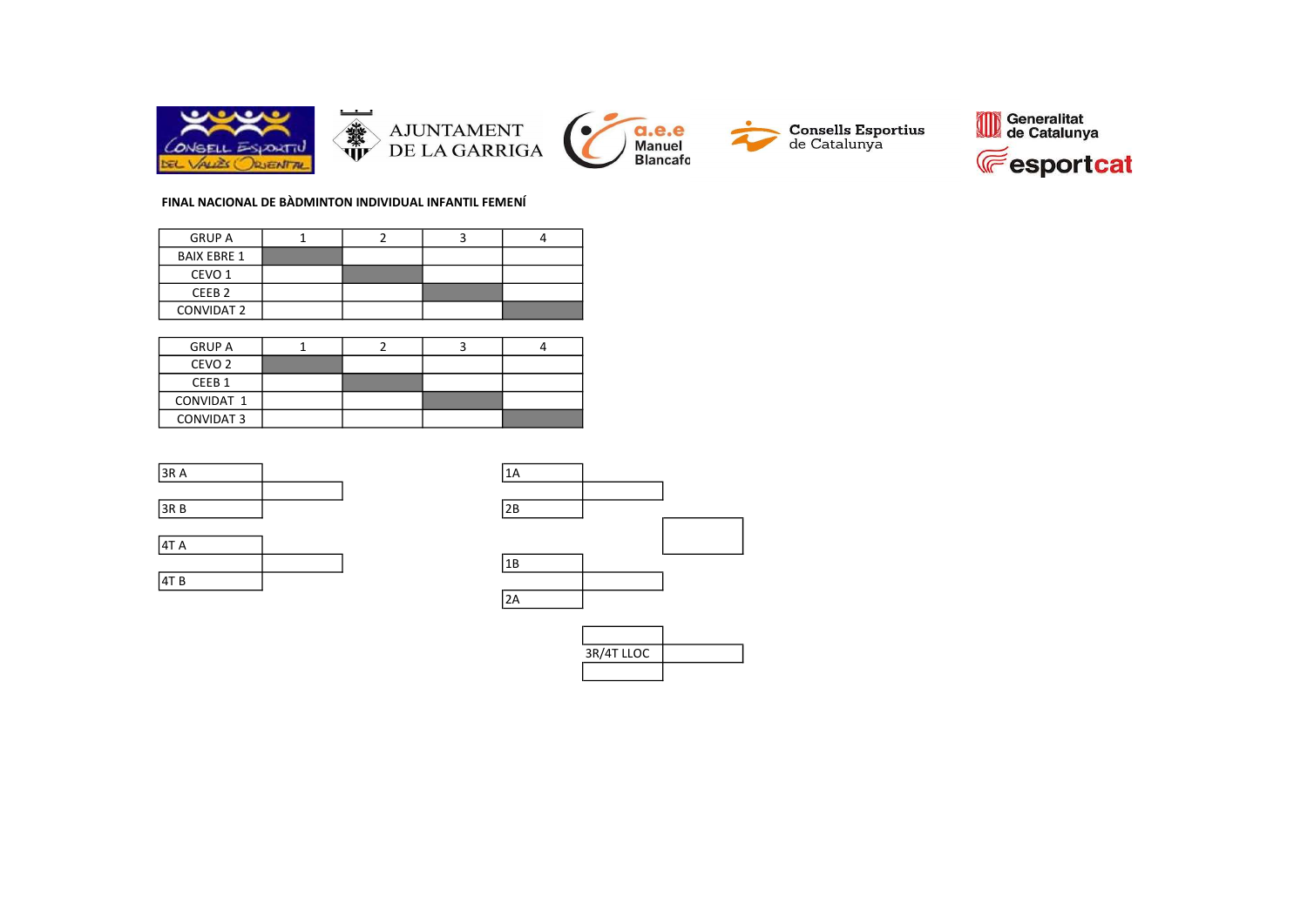







#### FINAL NACIONAL DE BÀDMINTON INDIVIDUAL CADET MASCULÍ

| <b>GRUP A</b>      |  |  |
|--------------------|--|--|
| <b>BAIX CAMP 1</b> |  |  |
| <b>BAIX EBRE 2</b> |  |  |
| CEVO <sub>1</sub>  |  |  |
| CFFR <sub>2</sub>  |  |  |

| <b>GRUP A</b>      |  |  |
|--------------------|--|--|
| <b>BAIX EBRE 1</b> |  |  |
| PALLARS JUSÀ 1     |  |  |
| CEVO <sub>2</sub>  |  |  |
| CFFB <sub>1</sub>  |  |  |

| 3R A | TН |
|------|----|
|      |    |
| 3RB  | 2B |





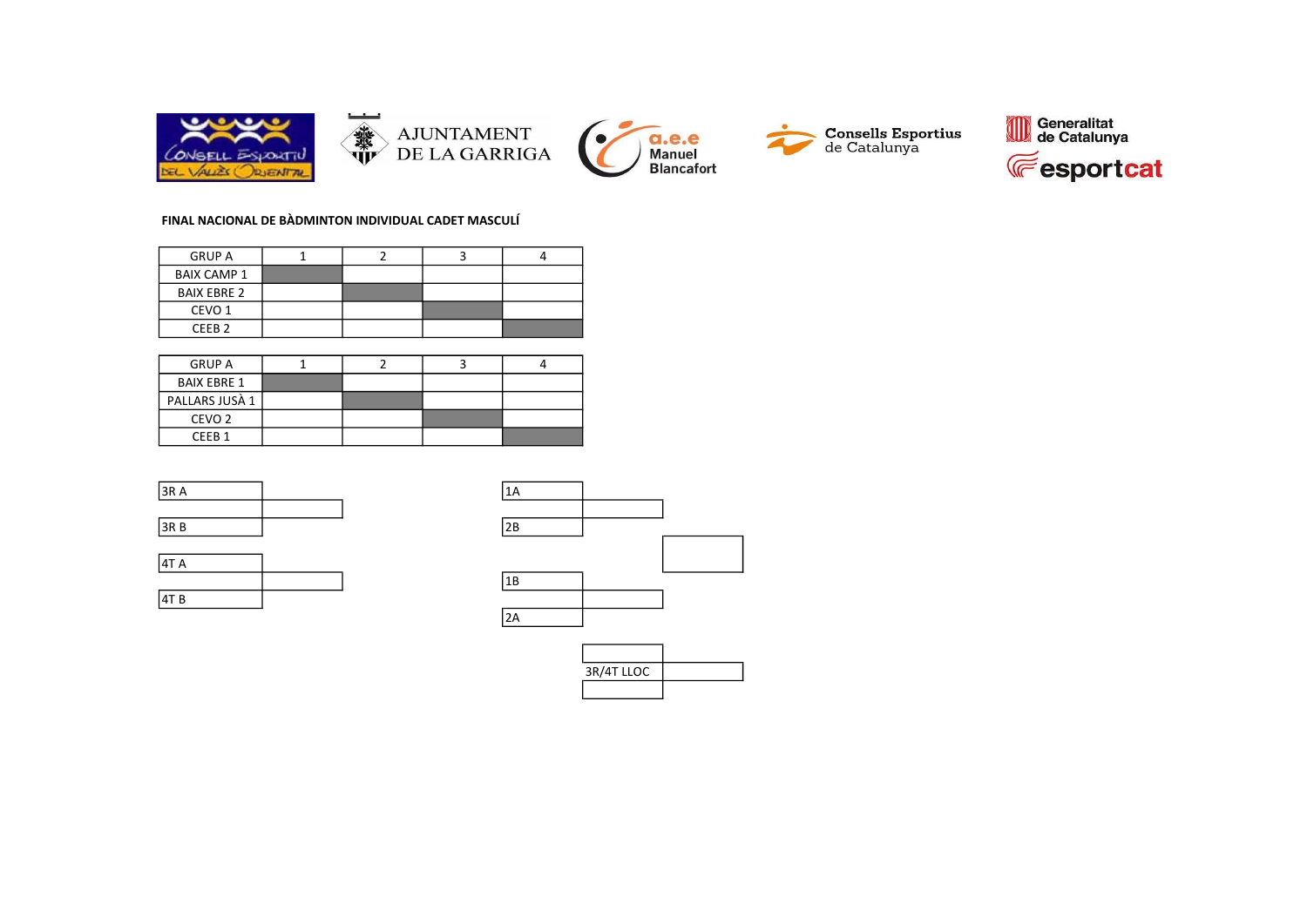





## FINAL NACIONAL DE BÀDMINTON INDIVIDUAL CADET FEMENÍ

| <b>GRUP A</b>      |  |  |
|--------------------|--|--|
| <b>BAIX EBRE 1</b> |  |  |
| CEVO <sub>1</sub>  |  |  |
| CEEB <sub>2</sub>  |  |  |
| <b>CONVIDAT 2</b>  |  |  |

| <b>GRUP B</b>      |  |  |
|--------------------|--|--|
| <b>BAIX EBRE 2</b> |  |  |
| CEVO <sub>2</sub>  |  |  |
| CEEB <sub>1</sub>  |  |  |
| <b>CONVIDAT 1</b>  |  |  |

| 3RA  | ۰A |
|------|----|
|      |    |
| 3R B | 2B |





| 3R/4T LLOC |  |
|------------|--|
|            |  |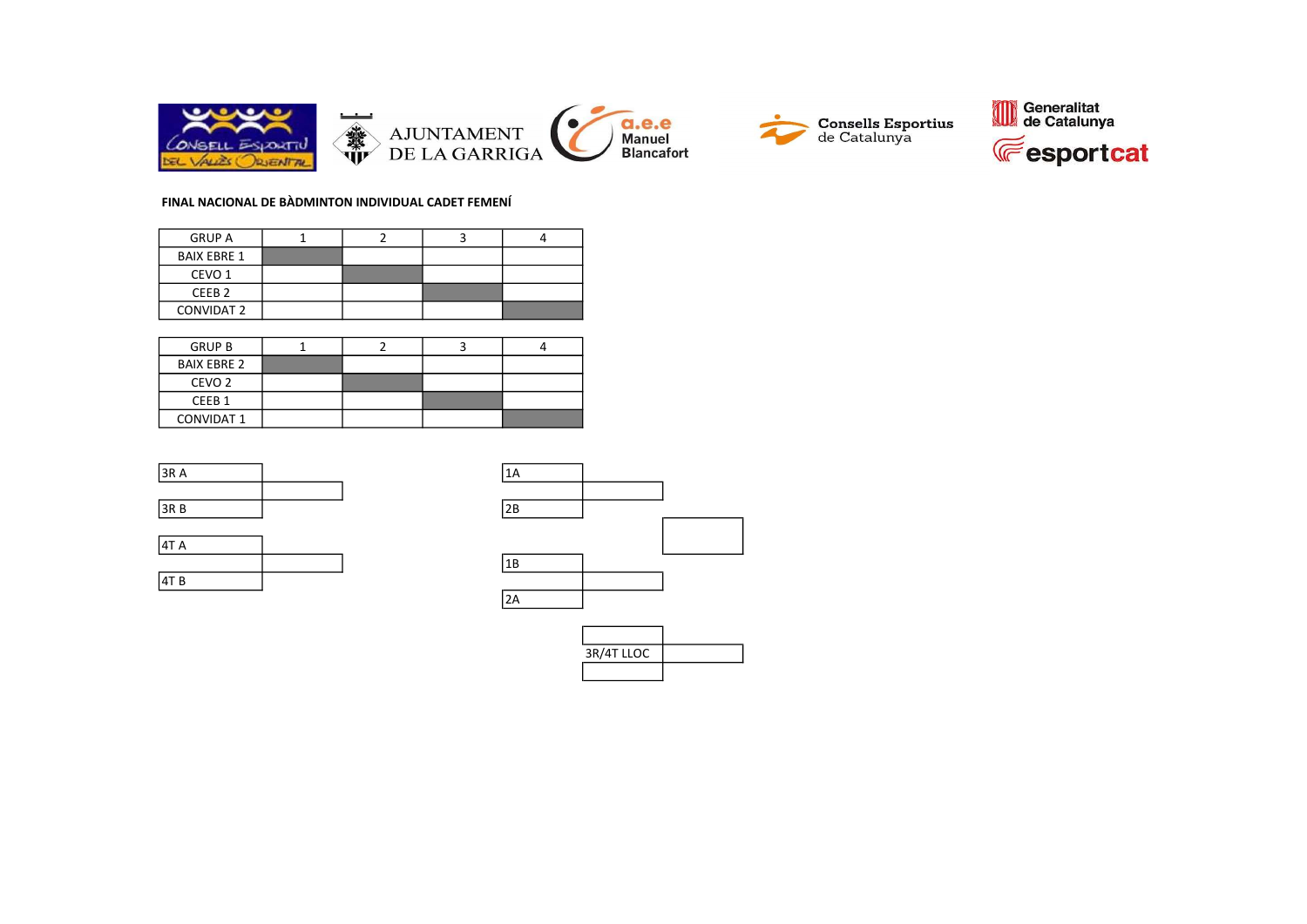







## FINAL NACIONAL DE BÀDMINTON INDIVIDUAL JUVENIL MASCULÍ

| <b>GRUP A</b>      |  |  |
|--------------------|--|--|
| <b>BAIX CAMP 1</b> |  |  |
| CEVO <sub>2</sub>  |  |  |
| CEEB <sub>1</sub>  |  |  |
| <b>CONVIDAT 2</b>  |  |  |

| <b>GRUP B</b>     |  |  |
|-------------------|--|--|
| PALLARS JUSÀ 1    |  |  |
| CEVO <sub>1</sub> |  |  |
| CEEB <sub>2</sub> |  |  |
| <b>CONVIDAT 1</b> |  |  |

| 3RA  | ŦΗ  |
|------|-----|
|      |     |
| 3R B | 2B. |